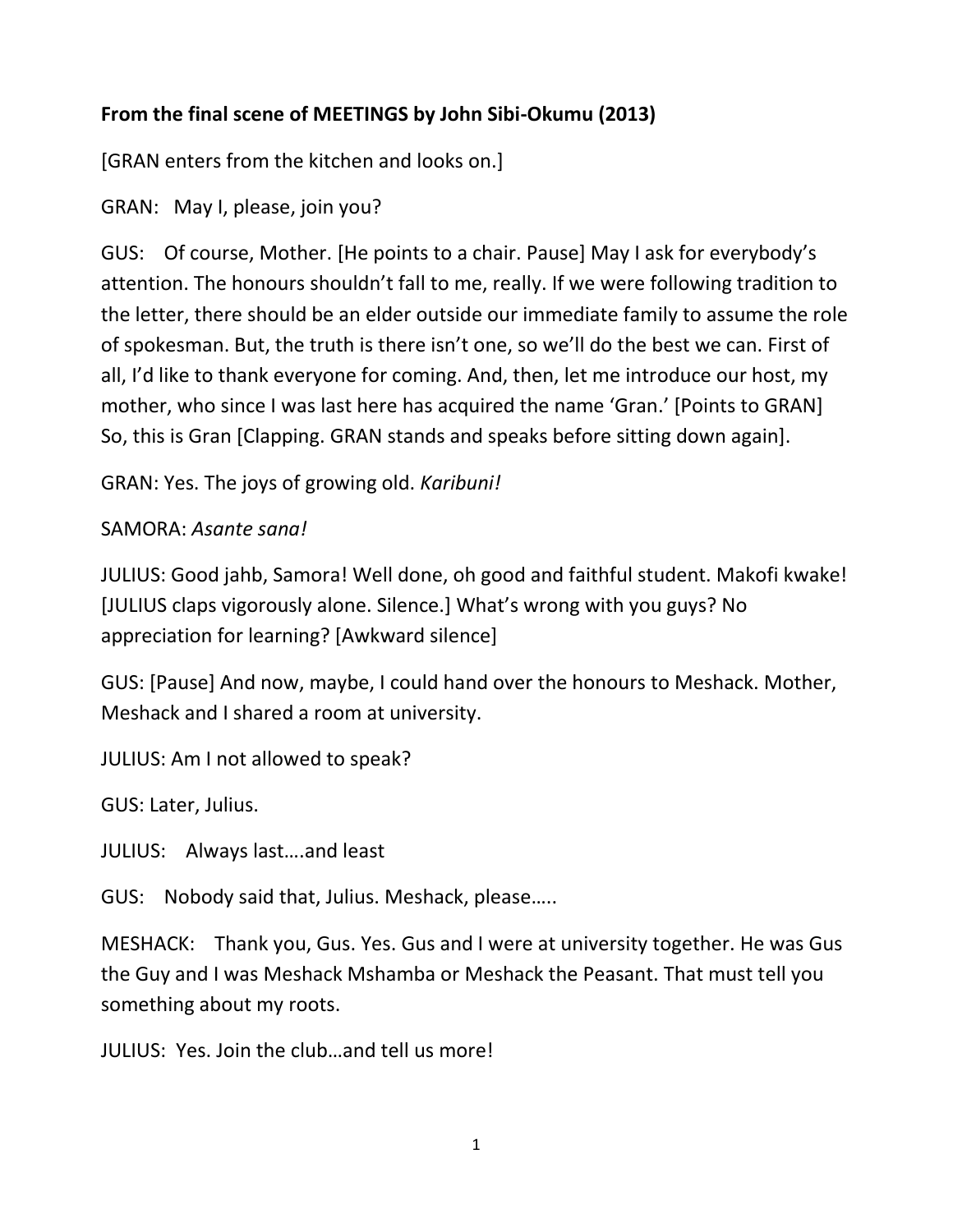MESHACK: Be that as it may, I hope that as we get to know each other better I'll just be Meshack, to all. We have come as gang of two. My wife died some years ago and I am here with my son Ezekiel, who is 'Zeke' to your Faoulata. [Zeke stands. Clapping. Sits down again]. Of course, it is the two of them who bring us all here. Gran, I must tell you that you are famous through your writing and it's a pleasure to meet you in person.

GRAN: Thank you.

MESHACK: And I am also very happy to meet Faoulata's mother. I have heard many good things about you, Esther, before now.

ESTHER: Thank you.

GRAN: [Stands] As you know, Meshack and Ezekiel, these are particularly happy times as a mother and a grandmother. My own son has returned after many years abroad and, with your Ezekiel, I am soon to have not one but two grandsons.

JULIUS: They also serve who stand and wait.

GRAN: That comment was completely uncalled for Julius. Just exactly did you mean by it?

JULIUS: What I mean by it, mother, is that I am sick and tired of this some sons are better than others 'Cult of Augustus' which pervades this home. This Augustus who was forced to leave for what he believed in. Augustus who refused to return until the moment was right. Augustus who toiled away in a foreign land to buy his mother a house. But what about the rest of us? We who stayed behind and were sidelined at every turn for being Gus's brother? For having That Name? We who were unable to be real men, real providers and whose families abandoned us? We who have had to look on as others of dubious morality, some of them here present, went from rags to riches and yet more riches……

MESHACK: I am sorry. But who, exactly are you referring to?

JULIUS: Oh, shut up, you informer!

GUS: Hey, Julius! Wait a minute, there!